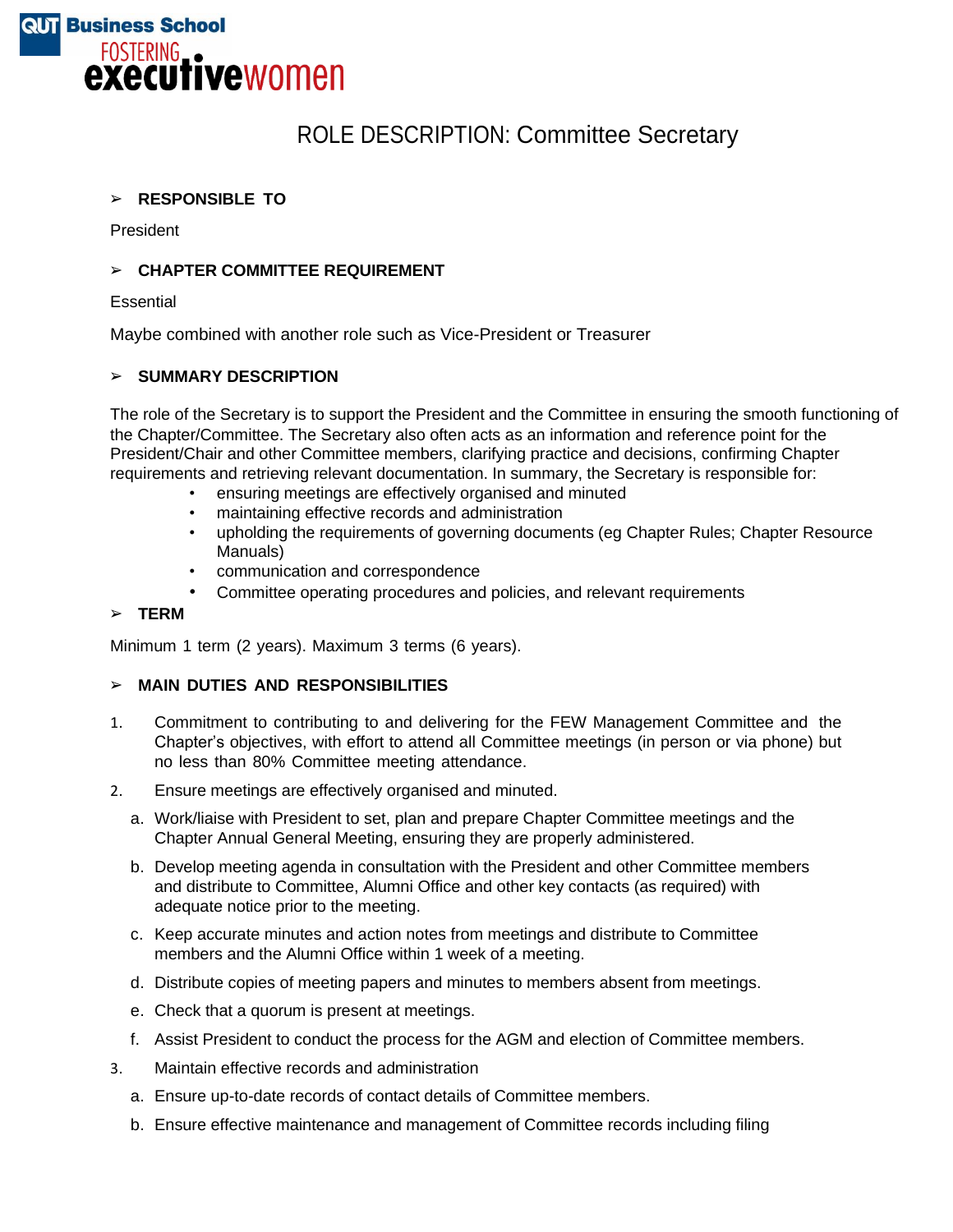# **QUT Business School** FOSTERING<br> **EXECUTIVE** WOMEN

- c. agendas, minutes, reports and correspondence.
- d. Compile list of contacts/names that are relevant and useful to the Committee/Chapter.
- e. Keep a record of the Chapter's activities and programs (mentor program and international scholarship recipients).
- f. Maintain sponsorship records.
- g. Maintain Committee's annual calendar.
- 4. Uphold the requirements of governing documents
	- a. Act as a custodian for the Chapter's governing documents (eg Chapter Rules; Alumni Chapter Resource Manual) and ensure they are readily available to Committee members. Provide advice to President and Committee as required.
	- b. Ensure Committee elections are in line with stipulated procedures.
	- c. Ensure requirements of Chapter Rules are met and Chapter's activities are in line with its objects..
- 5. Committee communication and correspondence
	- a. Where required, prepare official Chapter correspondence and ensure copy submitted to the Alumni Office.
	- b. Manage the general correspondence of the Chapter/committee except for such correspondence assigned to others and respond/take action where required.
	- c. Monitor Chapter/Committee email inbox and respond/take action where required.
	- d. File Chapter/Committee correspondence received and sent.
	- e. Keep a record of any Chapter/Committee publications (eg brochures, newsletters etc)
	- f. Prepare a report of the Chapter's activities for the year for the Annual General Meeting.
	- g. Is sufficiently familiar with current Chapter documents to note applicability during meetings.
	- h. Communicate relevant information across Committee as required.
- 6. Committee operating procedures and policies, and relevant requirements
	- a. Review and maintain Committee Member Handbook and handover procedure ensuring that it is up to date particularly for incoming Committee members.
	- b. Lead the annual review of Committee role descriptions.
- 7. As a FEW Management Committee member, contribute to the development and achievement of FEW's annual strategic planning activities.
- 8. Any other duties as requested by the President commensurate with the scope of FEW and QUT's objectives.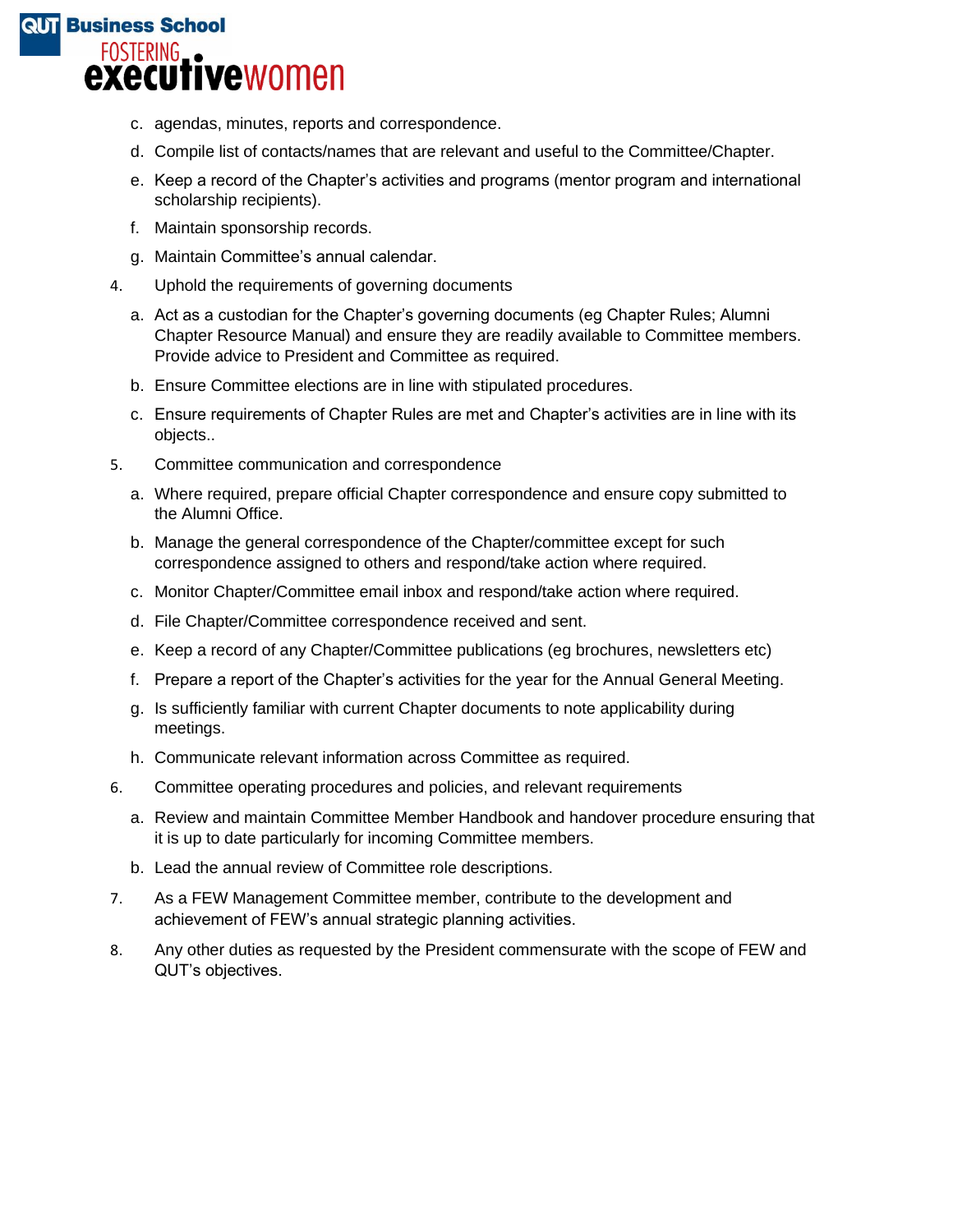# **QUT Business School** FOSTERING<br> **executive** women

# ➢ **QUALIFICATIONS AND EXPERIENCE**

# **Essential**

- 1. Must be a currently enrolled female postgraduate student or female postgraduate of the QUT Business School (FEW Full Member).
- 2. Experience/knowledge in a corporate secretariat/Committee or Board secretariat role or procedures.
- 3. Knowledge of good corporate governance.
- 4. Excellent organisational and time management skills.

# **Desirable**

- 1. Experience in office management/general office administration.
- 2. Experience taking meeting minutes.

# ➢ **DESIRABLE ATTRIBUTES**

- 1. Confident, professional and articulate with strong interpersonal and communication skills
- 2. Enthusiastic, self-motivated and proactive mindset
- 3. Methodical with a good eye for detail
- 4. Consultative and approachable
- 5. Strong listening skills
- 6. Reliable and trustworthy with a positive team player attitude
- 7. Commitment to high quality outcomes and meeting the goals of the Chapter and Committee
- 8. Strategic and forward thinking
- 9. Ability to use judgement, initiative and common sense while performing duties.
- 10. Ability to be self-directed and work independently
- 11. Ability to develop positive relationships internally and externally

### ➢ **OTHER REQUIREMENTS**

- Only one person can hold the role of Secretary at any one time.
- Agreement to Code of Conduct requirements and sign data confidentiality form.
- Encouraged to participate in FEW events and other Alumni and QUT events where requested.
- The Secretary should:
	- $\circ$  be well informed of all Chapter and Committee activities and be able to provide oversight;
	- o be able to bring objectivity to meetings;
	- $\circ$  be willing to step in for the President where needed including chairing meetings
	- o develop a good working knowledge of the Chapter Rules and duties of Committee member